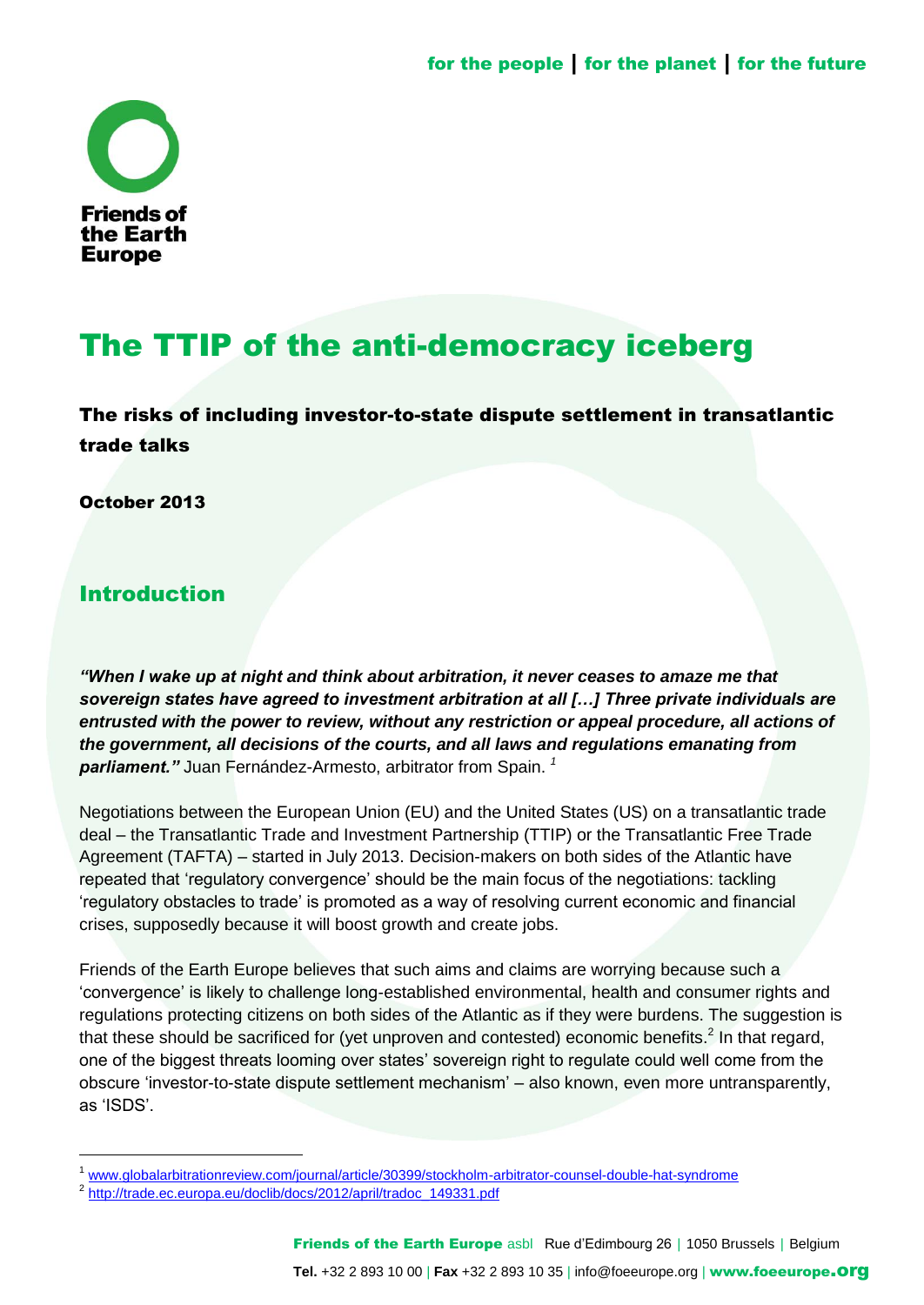# What is investor-to-state dispute settlement (ISDS)?

Specific investor-to-state dispute settlement (ISDS) provisions negotiated as part of free trade agreements (FTAs) or bilateral investment treaties (BITs) empower foreign investors to challenge national authorities in international courts, in order to claim financial compensation if they deem that their investment potential (and related profits) are being hindered by regulatory or policy changes that have occur at the national level.

Famous cases include attempts by Vattenfall to reverse Germany's decision to shut down its nuclear plants, Lone Pine attacking Québec's fracking ban, oil and gas giant Chevron evading compliance with its legal obligation to clean up the health and environment damages resulting from its operations in Ecuador, and Philip Morris challenging tobacco regulations in Australia and Uruguay.<sup>3</sup> Claims are handled in secret and unaccountable arbitration tribunals, bypassing the national court system.<sup>4</sup> Requests for compensation can amount to billions of dollars and represent significant burdens on states' public finances. In other words, ISDS allows corporations to question the sovereign right to regulate (whether or not it is in the public interest) based on their own commercial interests; it also leaves states powerless to stop claims and forced to pay the costs.

When it comes to environmental, energy, and public health matters, powerful transnational companies associated with environmental crimes and human rights abuses – such as Chevron or Occidental<sup>5</sup> - have been using this mechanism to maximise operating profits at the same time as undermining the regulatory frameworks they have to deal with abroad. In developing and developed countries alike, ISDS has been very useful for companies seeking to reverse regulations that protect the environment and people at the expense of corporate profits.

#### **The real costs of ISDS:**

According to UNCTAD:**<sup>6</sup>**

- o **514 treaty-based cases were known about in 2012 – of which 58 new cases were initiated in that year.** This is the highest number of known disputes ever filed in one year, confirming that foreign investors are increasingly resorting to investor-state arbitration.
- o **95 countries** had to 'respond' to one or more cases in 2012.
- o **US and EU investors have initiated at least 329 (64%) of all known disputes**. For example, 123 of the 514 cases known about at the end of 2012 originated from companies based in the US; 50 from the Netherlands; 30 from the UK; and 27 from Germany.
- o **Investors' claims were accepted in 70% of the known arbitral decisions about specific cases in 2012**. Nine cases awarded damages to the claimant, including the highest award in the history of ISDS with Occidental being awarded compensation of US\$ 1.77 billion as a result of its claim against Ecuador.
- o Out of all the concluded cases, **investors won outright in 31% of the cases and states won in 42%.**  However, the rest of the cases were 'settled', meaning that the final decisions were generally not made public.
- o The independence and impartiality of arbitrators ruling in ISDS cases, including the potential for

 $^3$  See box with examples page 6

<sup>&</sup>lt;sup>4</sup> For more information about the arbitration system, read:<http://www.tni.org/briefing/profiting-injustice> ; <http://www.tni.org/article/response-critics-profiting-injustice>

<sup>5</sup> <http://www.amnestyusa.org/our-work/issues/business-and-human-rights/oil-gas-and-mining-industries/chevron-corp>

<sup>&</sup>lt;sup>6</sup> [http://unctad.org/en/PublicationsLibrary/webdiaepcb2013d3\\_en.pdf](http://unctad.org/en/PublicationsLibrary/webdiaepcb2013d3_en.pdf)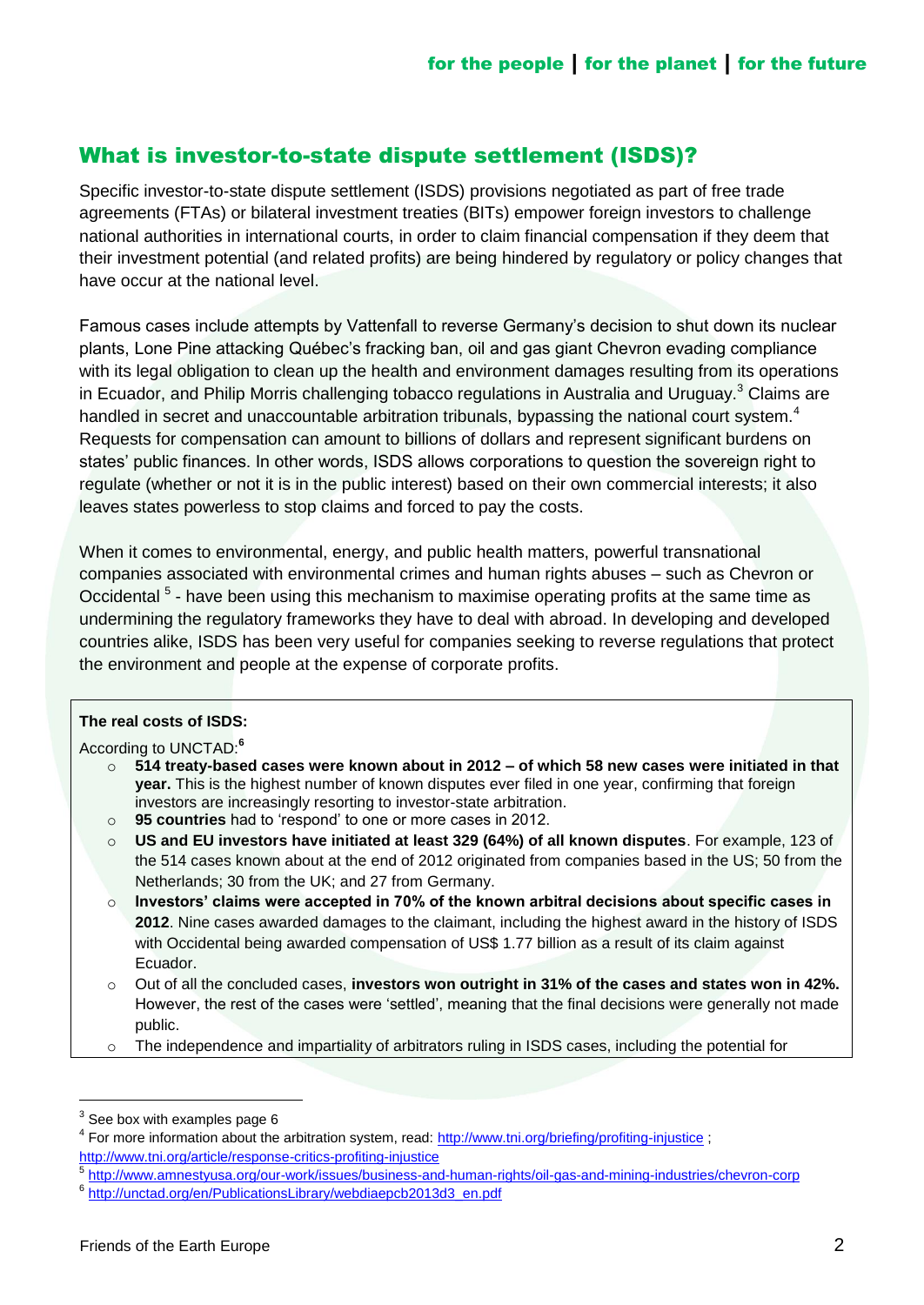conflicts of interest, have often been questioned. This small group of individuals is dominated by private lawyers  $(60\%)$ ,  $\sqrt{7}$  who can and do switch roles between arbitrator and legal adviser for private clients, depending on the cases. Just **15 arbitrators**, almost all from Europe, the US or Canada, have **decided on 55% of all known disputes** based on investment treaties. In 2011 just three international law firms were involved in 130 investment treaty cases – these were Freshfields (UK), White & Case (US) and King & Spalding  $(US)^8$ .

o The **average legal and arbitration costs** per ISDS case are estimated to be around **US\$ 8 million.**<sup>9</sup> These costs cannot be recovered even when the other party loses the case; they therefore have to be paid with taxpayers' money. This also means that some countries — especially developing countries might avoid introducing socially or environmentally progressive measures if for fear of being challenged through ISDS, because they cannot risk having to pay such costs.

In practice, ISDS provisions are specifically designed to protect and promote corporate interests by enabling investors to:

- demand financial compensation for breach of a contract or agreement in spite of the domestic right to regulate:
- challenge ‗indirect expropriation', when the potential profits of an investment may be reduced because of a regulatory change or other decisions by a public authority (this can include environmental permits, health restrictions on tobacco, bans on energy extraction or pesticides, etc.);
- override a decision made in a domestic court;
- take states to international courts, made up of a panel of commercial arbitrators. These tribunals operate in absolute secrecy, with no appeals process and no information being made available. The costs of such legal challenges can be extremely high by way of illustration, the legal costs incurred by Ecuador in its defence against Chevron have amounted to US\$18 million.

<sup>7</sup> [http://unctad.org/en/PublicationsLibrary/webdiaepcb2013d3\\_en.pdf](http://unctad.org/en/PublicationsLibrary/webdiaepcb2013d3_en.pdf)

<sup>&</sup>lt;sup>8</sup> <http://www.tni.org/sites/www.tni.org/files/download/profitingfrominjustice.pdf>

<sup>&</sup>lt;sup>9</sup> <http://www.tni.org/sites/www.tni.org/files/download/profitingfrominjustice.pdf>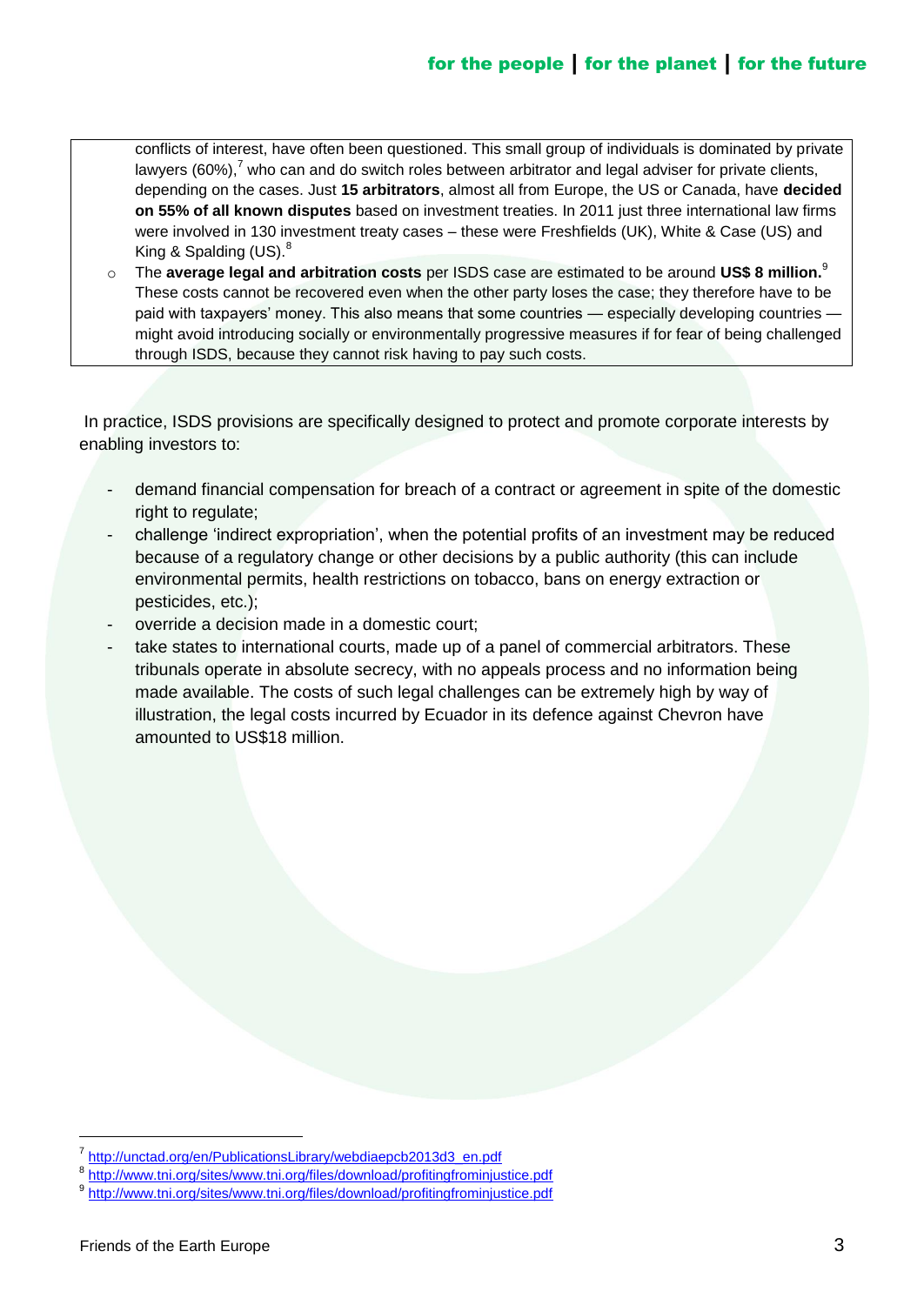# Why ISDS should be kept out of the TTIP

*"These provisions challenge a country's sovereignty by giving foreign companies the right to take a national government to an international court," Craig Emerson, Australia's Trade Minister<sup>10</sup>*

The leaked EU mandate for negotiating the TTIP suggests that ISDS is intended to be included in the final agreement: *"The investment protection chapter should cover a broad range of investors and their investments, intellectual property rights included, whether the investment is made before or after the entry into force of the Agreement […] the Agreement should aim to provide for an effective and state-of-the-art investor-to-state dispute settlement mechanism providing for transparency, independence of arbitrators and predictability of the Agreement, including through the possibility of binding interpretation of the Agreement by the Parties. State-to-State dispute settlement should be included, but should not interfere with the right of investors to have recourse to investorto-state dispute settlement mechanisms. It should provide for investors as wide a range of arbitration fora as available under the Member States' bilateral investment agreements." <sup>11</sup>*(emphasis added)

It is very much to be feared that the inclusion of ISDS provisions in the TTIP could act as a significant regulatory deterrent or obstacle discouraging states that would otherwise have been keen on introducing regulations that prioritise the interests of people and the environment over foreign investors' rights. States might be discouraged by the prospect of potential lawsuits that would add unsustainable burdens to their public finances. This puts ISDS in direct conflict with the domestic right to regulate and the fundamental precautionary and polluter-pays principles that are enshrined in EU treaties.

#### **Friends of the Earth Europe believes that ISDS provisions should not be included in the transatlantic agreement under negotiation, for the following reasons:**

- Specific ISDS provisions are elevating investors to the status of sovereign states, while they are limiting the powers of states with respect to foreign companies operating in their countries. This creates a serious impediment in terms of states' duty to regulate in the interest of their citizens, and may also prevent them introducing measures restricting the power of investors in the public interest. It could have particularly detrimental impacts on climate and environmental ambitions.
- Cases based on ISDS provisions bypass existing judicial remedies in favour of secret and unaccountable dispute settlement mechanisms. As both the EU and the US have strong and well-functioning court systems, this is neither needed nor justified.
- ISDS mechanisms also violate the exclusive jurisdiction of the European Court of Justice, so it can be argued they are not compatible with EU Treaties.<sup>12</sup>
- ISDS is a one-way mechanism that is not fair to states, since only investors can initiate claims on their own terms; states are limited to making counter-claims. Furthermore, the system only covers commercial activities; claims relating to environment or human rights are excluded.<sup>13</sup>

<sup>&</sup>lt;sup>10</sup> <http://rabble.ca/blogs/bloggers/council-canadians/2013/04/nafta-challenge-to-fracking-ban-reason-to-avoid-investor-st>

<sup>11</sup> <http://www.s2bnetwork.org/fileadmin/dateien/downloads/EU-TTIP-Mandate-from-bfmtv-June17-2013.pdf>

<sup>12</sup> <http://acta.ffii.org/?p=1870> ; [\(http://www.tni.org/sites/www.tni.org/files/download/briefing\\_on\\_intra-eu\\_bits\\_0.pdf](http://www.tni.org/sites/www.tni.org/files/download/briefing_on_intra-eu_bits_0.pdf) )

<sup>13</sup> [http://www.lse.ac.uk/collections/law/wps/WPS2011-08\\_Kryvoi.pdf](http://www.lse.ac.uk/collections/law/wps/WPS2011-08_Kryvoi.pdf)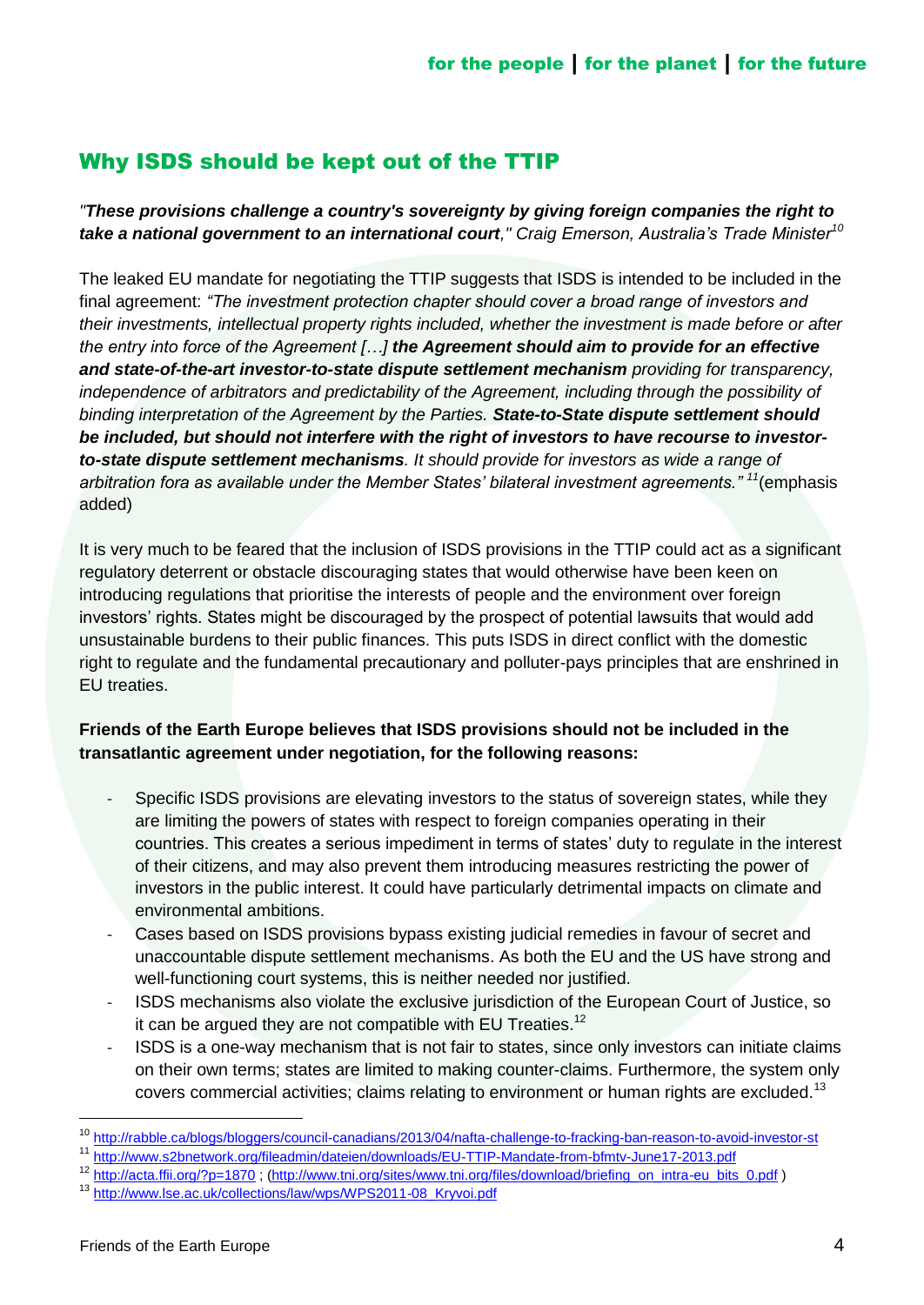- ISDS gives excessive rights to investors with no matching rights to go to international courts for citizens and communities harmed or abused by investors' projects and products. The same players that are so keen on protecting investors' rights would usually argue against similar rights for citizens or affected communities.
- From an economic point of view, the use of ISDS creates a duplication of layers of judicial authorities and adds an extra burden on public budgets for states that need to pay for their own defence even if they win a case that has been brought against them by an investor.
- Several countries are currently re-considering their involvement in ISDS because of its significant negative impacts on state sovereignty. These include India, South Africa, Australia, Brazil and Norway.<sup>14</sup>

#### Climate and energy: ISDS could be used to prevent measures restricting oil exploration or banning shale gas extraction

Transnational companies engaged in extractive operations are enthusiastic users of this costly settlement system. 60 out of the 169 (37.5%) ISDS cases pending before the International Center for Settlement of International Disputes (ICSID) at the World Bank, relate to oil, mining or gas.<sup>15</sup>

The introduction of specific rights for investors in the context of TTIP is particularly critical in relation to energy and environment. The development of unconventional fuels, particularly shale gas, is currently fuelling intense controversy across Europe, with the oil and gas industry lobbying heavily for assurances with respect to their investments in risky technologies such as fracking.<sup>16</sup> It is clear that there is strong willingness on the US side to secure the best conditions for investors exploring Europe's unconventional fuels potential, including shale gas and tar sands.

However, unconventional fuels are one of the most pressing and acute threats with respect to the climate and our environment. Decisions taken by national or federal governments not to allow shale gas projects because of their environmental and health impacts could be directly challenged and jeopardised by transnational oil and gas companies. However, it is imperative that states remain fully able to regulate the exploration and exploitation of fossil fuels, free from the pressure from companies and investors (which would be increased by the introduction of ISDS).<sup>17</sup>

<sup>14</sup> <http://www.bilaterals.org/spip.php?article21295>

<sup>&</sup>lt;sup>15</sup> [http://www.ips-dc.org/reports/mining\\_for\\_profits\\_update2013](http://www.ips-dc.org/reports/mining_for_profits_update2013)

<sup>16</sup> [http://corporateeurope.org/sites/default/files/shale\\_gas\\_lobby\\_final.pdf](http://corporateeurope.org/sites/default/files/shale_gas_lobby_final.pdf)<br>17 http://www.foeu.rope.org/foee-unconventional-and-unwanted-the-case

<sup>17</sup> <http://www.foeeurope.org/foee-unconventional-and-unwanted-the-case-against-shale-gas-sept2012> ; <http://www.foeeurope.org/shale-gas-economic-myths-210513>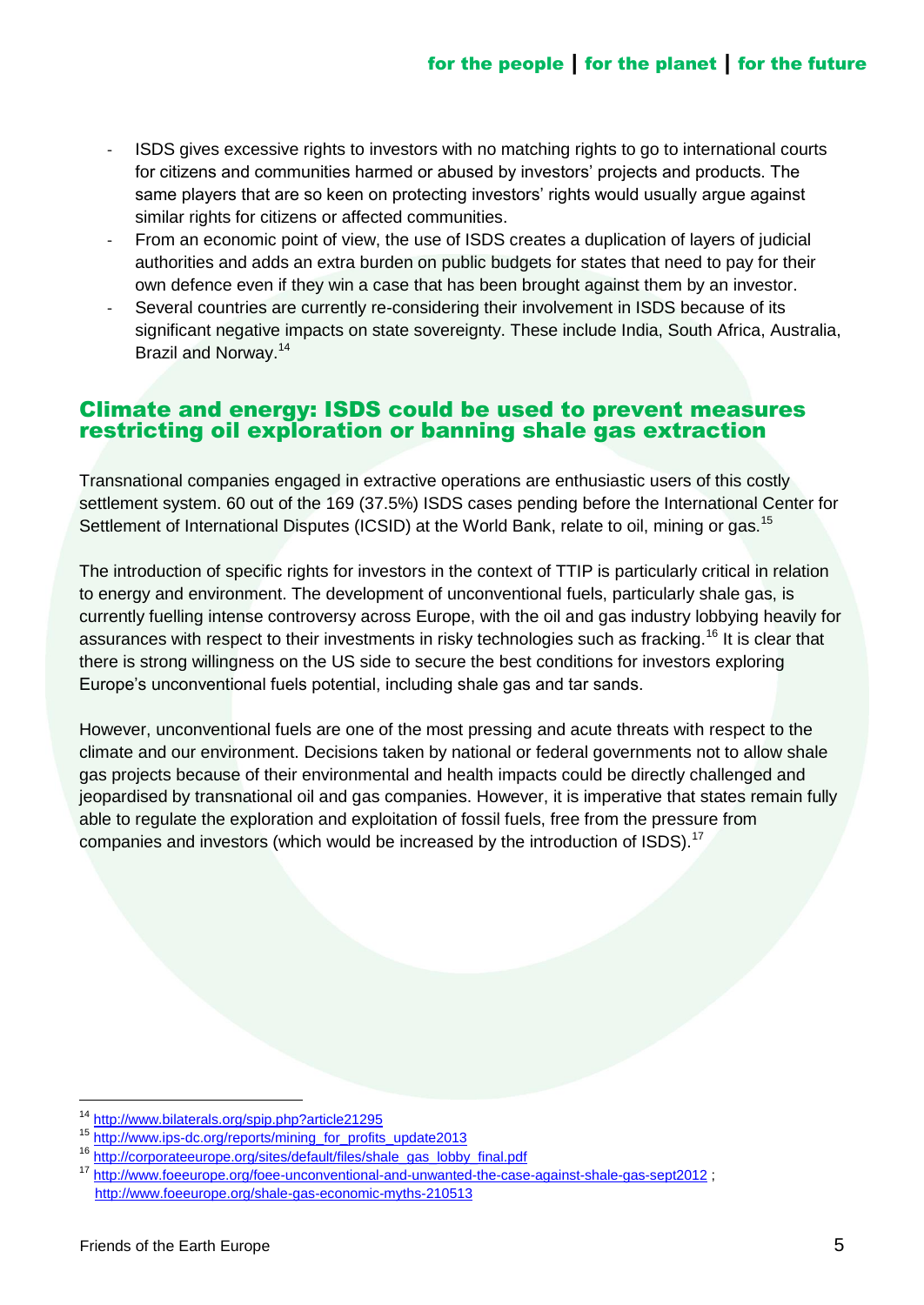#### **Chevron: promoting investor-to-state dispute settlement in TTIP as a model for strengthening big business interests in other trade agreements**

―*A TTIP with strong and comprehensive investment provisions could set the global standard for investment protection now and into the future. Not only should that standard apply to investments between parties of the United States and the European Union in each other's market. To truly operationalize this standard, Chevron urges that, once negotiated, it be extended over time to future trade, investment or other related agreements to move us toward a globally-consistent, strong and comprehensive standard for investment protection.*  $\left[\ldots\right]$ 

*Investor-state arbitration is a concept that is being challenged by some governments today as an unwarranted infringement on their sovereignty. In fact, these dispute settlement provisions ensure that neither side has the power to unduly influence determinations of law and fact by assuring access to a neutral forum for resolving disputes."<sup>18</sup>*

Chevron's position on TTIP assumes that states and companies should be put on the same level, illustrating a complete disrespect for states' sovereign power to regulate companies' behaviour and their essential duties to protect the interests of their citizens over the profits of powerful transnational companies. Chevron's approach also underlines the fact that the inclusion of an ISDS in the TTIP would set a very strong precedent for its inclusion in other trade agreements including at the global level, making it a particularly important objective from a corporate perspective.

The impact that ISDS provisions can have on environmental and citizens' safeguards relates partly to the broad definition of 'investment' used. An investment can include regulatory permits and licences, procurement contracts, or concessions to use natural resources. Therefore states that restrict oil and gas drilling, impose pollution controls or technology bans, or plan to close coal-fired plants or introduce other measures could be subject to investors' claims.

Under ISDS these claims could override states' sovereign right to regulate to protect citizens from the dangerous effects of unconventional and other fossil fuels extraction.

Furthermore, as noted by Chevron, it is to be feared that agreement on ISDS in any transatlantic deal could be used as a benchmark for future trade agreements respectively signed by the US and the EU with third parties, and even in global trade agreements. This could expand a dangerous, unaccountable, and business-friendly dispute settlement system, blocking sovereign nations' ambitions on climate and energy. This could, for example, prevent or discourage the EU with respect to trade restrictions on imports of oil from tar sands.

*"We can't let little countries screw around with big companies like this – Companies that have made big investments around the World", Unnamed Chevron lobbyist, quoted by Michael Isikoff in Newsweek <sup>19</sup>*

<sup>&</sup>lt;sup>18</sup> Chevron's comments on the Transatlantic Trade and Investment Partnership to the Office of the US Trade Representative, available at:<http://www.regulations.gov/#!documentDetail;D=USTR-2013-0019-0054>

<sup>19</sup> <http://www.thedailybeast.com/newsweek/2008/07/25/a-16-billion-problem.html>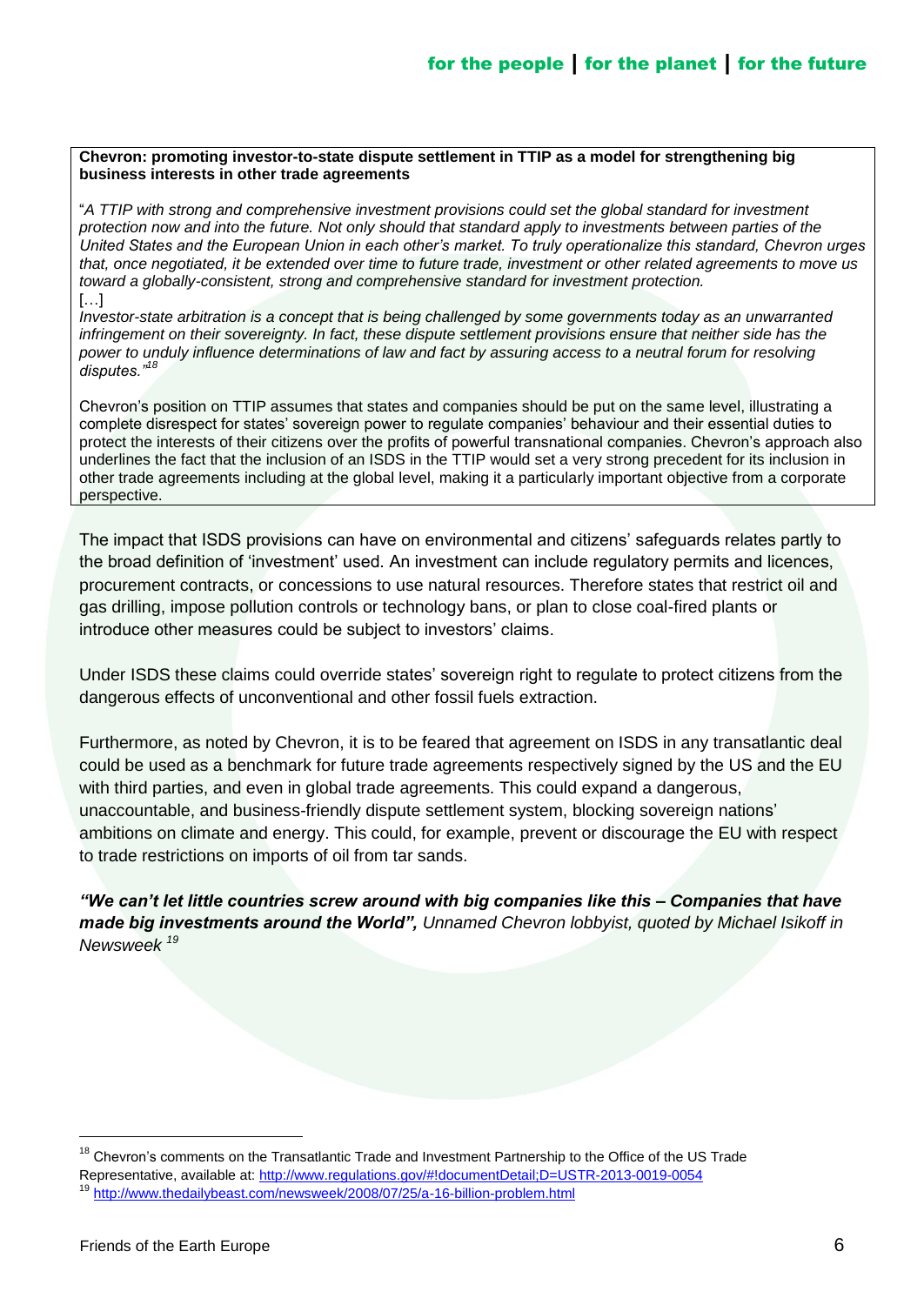**Salutary stories: how ISDS has already been used to challenge legislation on land and water contamination, nuclear power, fracking and public health**

**Vattenfall vs Germany:** In 2009, Swedish energy company Vattenfall started an ISDS procedure against Germany, based on the Energy Charter Treaty, an international agreement protecting investments in the energy sector. Vattenfall had engaged in the construction of a coal fired power plant in Hamburg-Moorburg, located on the Elbe river. When Hamburg's Environmental Authority issued a licence imposing quality standards for the waste waters released by the power plant, Vattenfall claimed that those standards made the investment project unviable. Using ISDS provisions, the company asked Germany for compensation totalling €1.4 billion. Vattenfall and the city of Hamburg eventually settled the case with an agreement that foresaw the issuing of a "modified water use permit", which lowered the environmental requirements previously set by the Hamburg Environmental Authority.

**Vattenfall vs Germany II:** In May 2012, Vattenfall initiated a second international arbitration under the Energy Charter Treaty, this time asking for financial compensation with respect to Germany's decision to immediately close its oldest nuclear power plants and gradually shut down the remaining ones by 2022. This decision was taken in response to public concerns about the health and environmental risks of nuclear energy that followed the Fukushima accident in Japan. According to press sources, the claim for compensation by Vattenfall could amount up to €3.7 billion.

**Lone Pine vs Canada:** Based on provisions of the North American Free Trade Agreement (NAFTA) between the US, Canada and Mexico, US company Lone Pine Resources Inc. is asking for financial compensation from Canada following Québec's introduction of a moratorium on fracking. The moratorium introduced in May 2013 responded to concerns about the environmental and health risks posed by the new extraction method. The claim by Lone Pine amounts up to US\$ 250 million (€191 millions). The case is still pending.

**Chevron vs Ecuador:** After years of litigation in Ecuador's national courts, Ecuador's indigenous people and farmers won a historic victory over Chevron (the court ruling requested that Chevron pay back US\$18 billion to clean up the contamination of land and water that resulted from its operations). The company then turned to the investor-state mechanism under the US-Ecuador Bilateral Investment Treaty to overturn the national judgement and evade compliance. That arbitration tribunal ordered the President of Ecuador to block enforcement of the previous court orders. Subsequent rulings repeated this demand, arguing that Ecuador had violated the treaty further by allowing plaintiffs to try to seize Chevron's assets through courts in Argentina, Brazil and Canada. These rulings set a dangerous precedent, allowing corporations to challenge the functions of a country's domestic court system and the decisions of its duly-appointed judges – and it could violate Ecuador's constitutional separation of powers.

**Occidental vs Ecuador:** Ecuador terminated the contract of an oil concession with Occidental after Occidental sold 40% of its production right to another company without complying with its obligation to seek governmental approval for doing so, as specified in the concession contract. Occidental then challenged the decision, again under the ISDS provisions in the US-Ecuador Bilateral Investment Treaty. This resulted in the highest compensation ever awarded to an investor (US\$1.77 billion), and demonstrates the vast power that tribunals wield.

**Pacific Rim Mining Corp vs El Salvador:** After failing to complete the environmental protection steps required to obtain a mining permit in El Salvador's main watershed region, Canadian gold mining company Pacific Rim Mining Corp. reincorporated a Cayman island subsidiary in Nevada and then filed an investor-state suit against El Salvador under the Central American Free Trade Agreement (CAFTA). The company is now claiming several hundred million dollars in compensation for its 'lost profits', challenging El Salvador's national mining laws. As an imminent jurisdictional ruling drags out, violence and threats against local environmentalists in the region where Pacific Rim wants to run a cyanide-leach gold mine continue.

**Philip Morris vs Uruguay:** After having transferred its international headquarters from the US to Switzerland for legal reasons, tobacco giant Philip Morris initiated a case against Uruguay in 2010 under the Switzerland-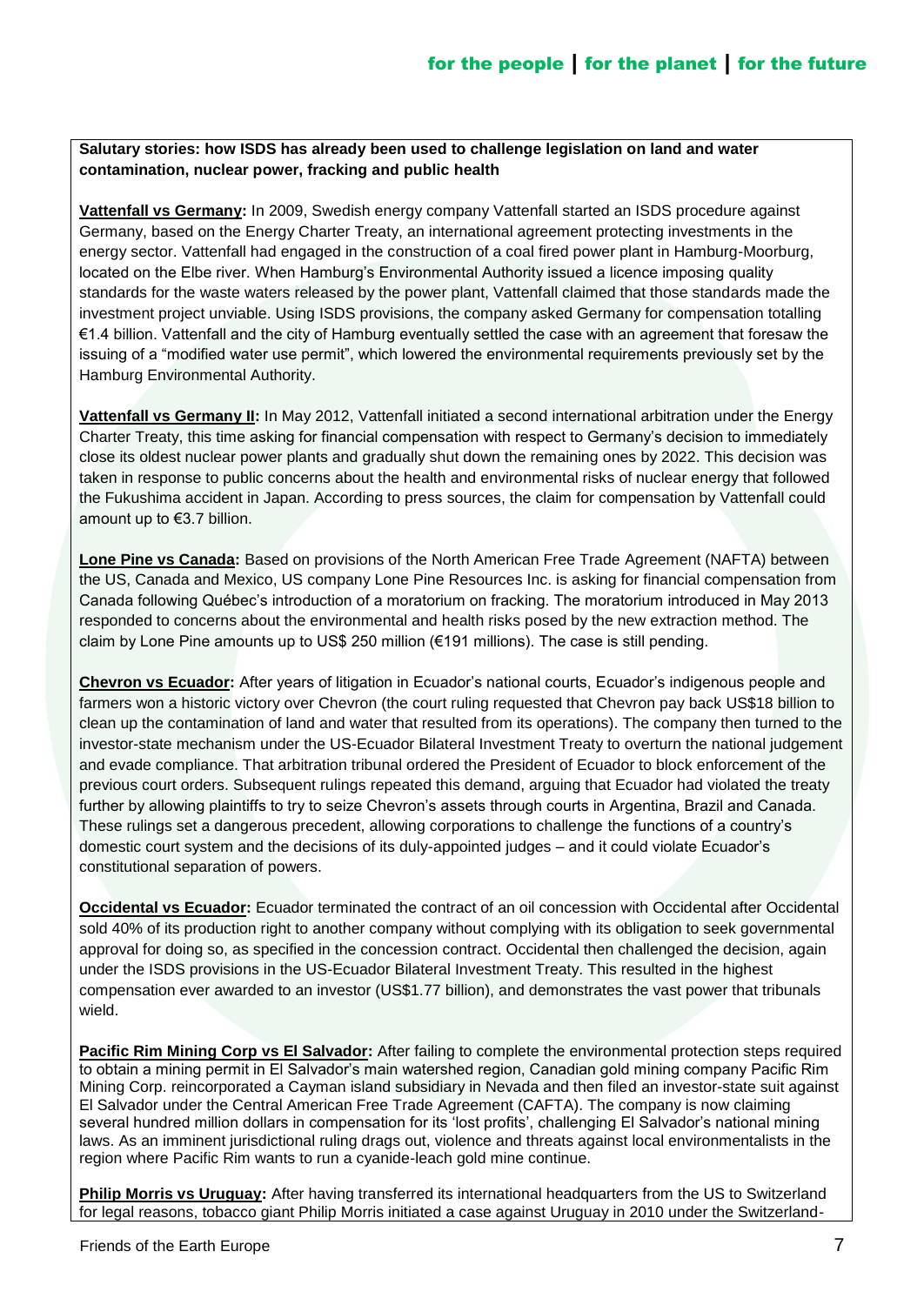Uruguay bilateral investment treaty. In spite of the fact that this treaty stipulates that it shall not be used to challenge public health measures, Philip Morris has used the agreement's ISDS to challenge several provisions of the recent Uruguayan tobacco regulations. The company has questioned health warning requirements for tobacco packages (including the graphic and size requirements) as well as the provision that prohibits marketing more than one tobacco product under each brand. While the case is still pending, it is a good example of the use of investment rules and ISDS as part of a strategic drive to oppose restrictions on tobacco marketing.

**Philip Morris vs Australia:** In 2011, Philip Morris Asia used the ISDS mechanism in the bilateral investment treaty between Australia and Hong Kong to challenge Australia's newly introduced tobacco regulation (the Tobacco Plain Packaging Act 2011). The tobacco giant has claimed that the new legislation deprives it of the real value of its investments in Australia and that Australia is treating them in an unfair and inequitable way. Philip Morris has demanded that Australia be ordered to suspend the enforcement of the plain packaging legislation and provide the company with billions of dollars of financial compensations for the losses incurred. The case, which is still pending, could have detrimental impacts on regulatory efforts to curb the lethal effects of smoking well beyond Australia. For example, the EU, which is currently reviewing its framework to regulate tobacco, has so far based its proposals on the Australian model.

## Recommendations

- o **Friends of the Earth Europe calls on the European Commission, the European Parliament, the EU's member states and the US government to reject the inclusion of ISDS provisions in TTIP, and to reject any final deal including such provisions.**
- o **The EU Council, European Commission, and European Parliament should not sign up to any intergovernmental agreements that might enable an investor to take states to court or arbitration in order to challenge laws that enforce environmental, health, social, and consumer protection policies and regulations.**
- o **Citizens and communities that are affected or abused by companies and investors should have, at the minimum, the same rights as investors with respect to accessing international courts.**

**Contact:** Natacha Cingotti, Corporate Campaigner, Friends of the Earth Europe, [natacha.cingotti@foeeurope.org](mailto:natacha.cingotti@foeeurope.org) ; +32-2-893-1023

#### Prepared by Natacha Cingotti

Contributions from Paul de Clerck, Natasa Ioannou Edited by Ronnie Hall, Francesca Gater| October 2013

*Friends of the Earth Europe gratefully acknowledges financial assistance of the Dutch Ministry of Foreign Affairs (DGIS) for this publication. The contents of this document are the sole responsibility of Friends of the Earth Europe and cannot be regarded as reflecting the position of the funder mentioned above. The funder cannot be held responsible for any use which may be made of the information this document contains.*